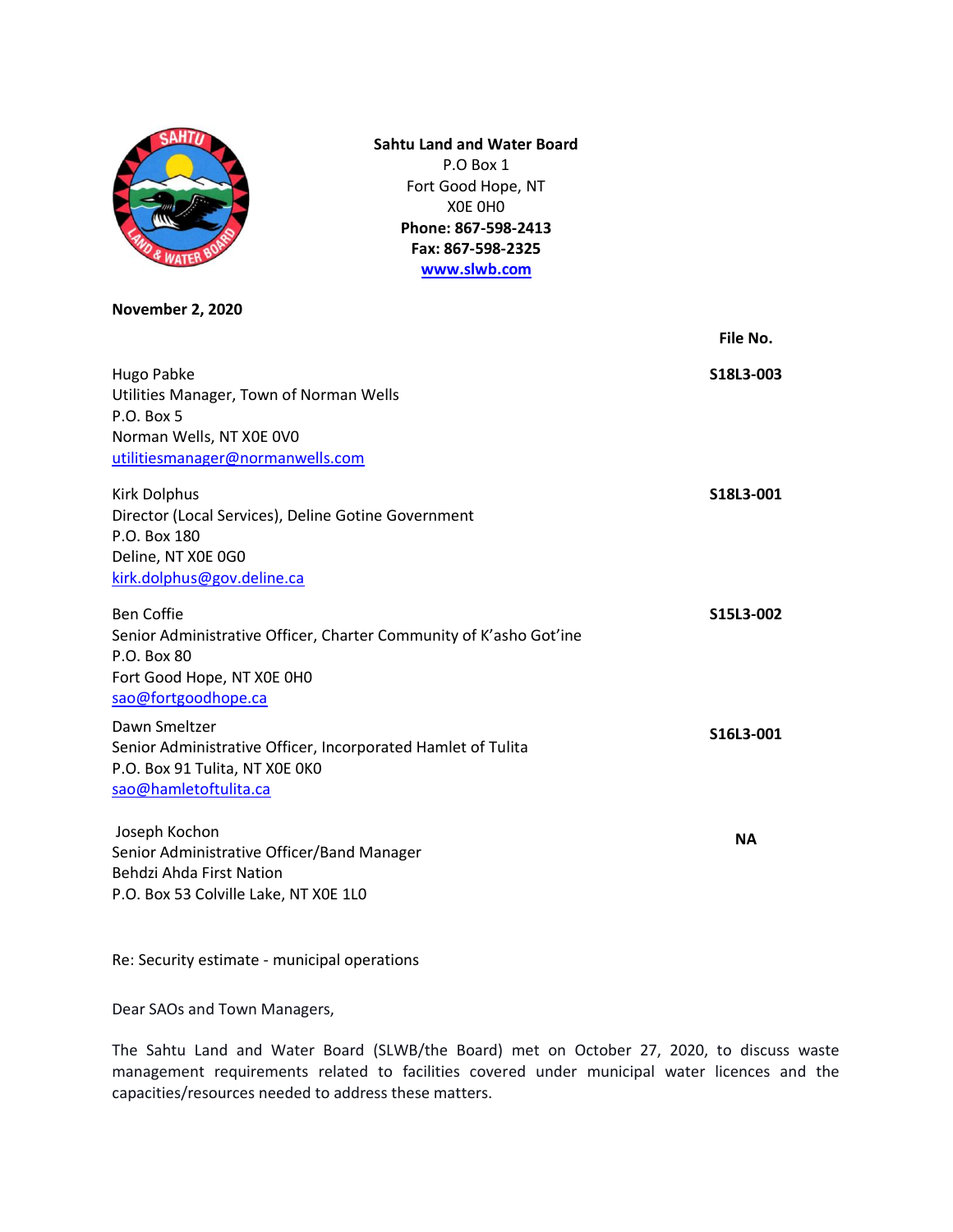Various waste management facilities under the Sahtu region's municipal water licences have pending closure and reclamation work or are approaching the end of their estimated life. Some of the outstanding tasks in this regard are as follows:

- o **Town of Norman Wells - WL- S18L3-003 (renewal of S07L3-002):** The decommissioning of the old Hazardous Waste Storage Facility and construction of two (2) new storage cells; pending since 2009/2010. (Reference: [GNWT-ENR Inspection Report, 2017;](http://registry.mvlwb.ca/Documents/S07L3-002/S07L3-002%20-%20ENR%20Inspection%20Report%20for%20September%2028%202017%20-%20Sept%2029_17.pdf) WL S07L3-002). The whole facility is layered with hazardous waste and garbage from years ago, and it requires a thorough clean-up (Reference: recent communication with GNWT-ENR, date[d October 22, 2020\)](http://registry.mvlwb.ca/Documents/S18L3-003/S18L3-003%20-%20Status%20of%20Old%20Hazardous%20Waste%20Facility%20-%20Town%20of%20Norman%20Wells%20-%20Oct%2022_20.pdf).
- o **Deline Gotine Government (DGG), Local Services – WL- S18L3-001:** Ongoing Closure and Reclamation work undertaken by GNWT-MACA on the Old Landfill site and Sewage Lagoon and upcoming closure; and reclamation work of Temporary Landfill. [\(Reference: E-mail](http://registry.mvlwb.ca/Documents/S18L3-001/S18L3-001%20-%20E-mails%20-%20New%20SWF%20Construction%20-%20Final%20Design%20Drawing%20-%20O%20and%20M%20Plan%20Updates%20-%20Jun%205-16%20_20.pdf)  [communications between SLWB and DGG, June 2020\)](http://registry.mvlwb.ca/Documents/S18L3-001/S18L3-001%20-%20E-mails%20-%20New%20SWF%20Construction%20-%20Final%20Design%20Drawing%20-%20O%20and%20M%20Plan%20Updates%20-%20Jun%205-16%20_20.pdf).
- o **Charter Community of Fort Good Hope – WL- S15L3-002:** Licence Renewal Application was submitted on October 28, 2020; the new licence should address and overcome many noncompliance issues, including issues with sewage exfiltration trench, pending waste disposal facilities' flow pathway study and lack of closure and reclamation plan, as listed in the issuance letter dated [July 27, 2020.](http://registry.mvlwb.ca/Documents/S15L3-002/S15L3-002%20-%20Issuance%20Package%20-%20Short%20WL%20Renewal%20-%20Jul%2027_20.pdf) Schedule 3, 1(h) of the currently active licence states, "…*a proposal identifying measures by which reclamation costs will be financed by the licensee upon closure."*
- o **The Hamlet of Tulita- WL- S16L3-001:** The Hamlet's solid waste facility has exceeded its life expectancy and will require closure once a new facility is constructed and become operational. A Final Closure and Reclamation Plan is to be submitted six months before the closure of any existing facilities. As per the interim closure and reclamation plan [\(ICRP;](http://registry.mvlwb.ca/Documents/S16L3-001/S16L3-001%20-%20Tulita%20ICRP%20-%20Dec%2028_16.pdf) Dec 28 16), the Hamlet planned to construct a new SWF in Q4 of 2018. The new SWF is not yet constructed; upon finalizing the construction plan for the new SWF, the WL has to be amended to include the new facility under the same. In its latest letter to SLWB, the Hamlet has expressed challenges with staying compliant with the WL and undertaking required studies/updates for activities under the licence (Reference: [Hamlet of Tulita's Response to SLWB's Compliance Concerns Letter, June 1,](http://registry.mvlwb.ca/Documents/S16L3-001/S16L3-001%20-%20Tulita%20response%20letter%20to%20SLWB%20re%20Compliance%20Concerns%20-%20Jun%201_19.pdf)  [2019\)](http://registry.mvlwb.ca/Documents/S16L3-001/S16L3-001%20-%20Tulita%20response%20letter%20to%20SLWB%20re%20Compliance%20Concerns%20-%20Jun%201_19.pdf).
- o **Charter Community of Colville Lake:** Peer-reviewed/Approved resource management plans and water licence to support municipal activities' proper functioning.

## *Mackenzie Valley Resource Management Act* **(MVRMA) Section 60 (1.1) (e)** states that

*A board has jurisdiction in respect of all uses of waters and deposits of waste on lands outside a federal area in its management area for which a licence is required under any territorial law and may, in accordance with that law,*

*require an applicant for a licence, a licensee or a prospective assignee of a licence to furnish and maintain security*.